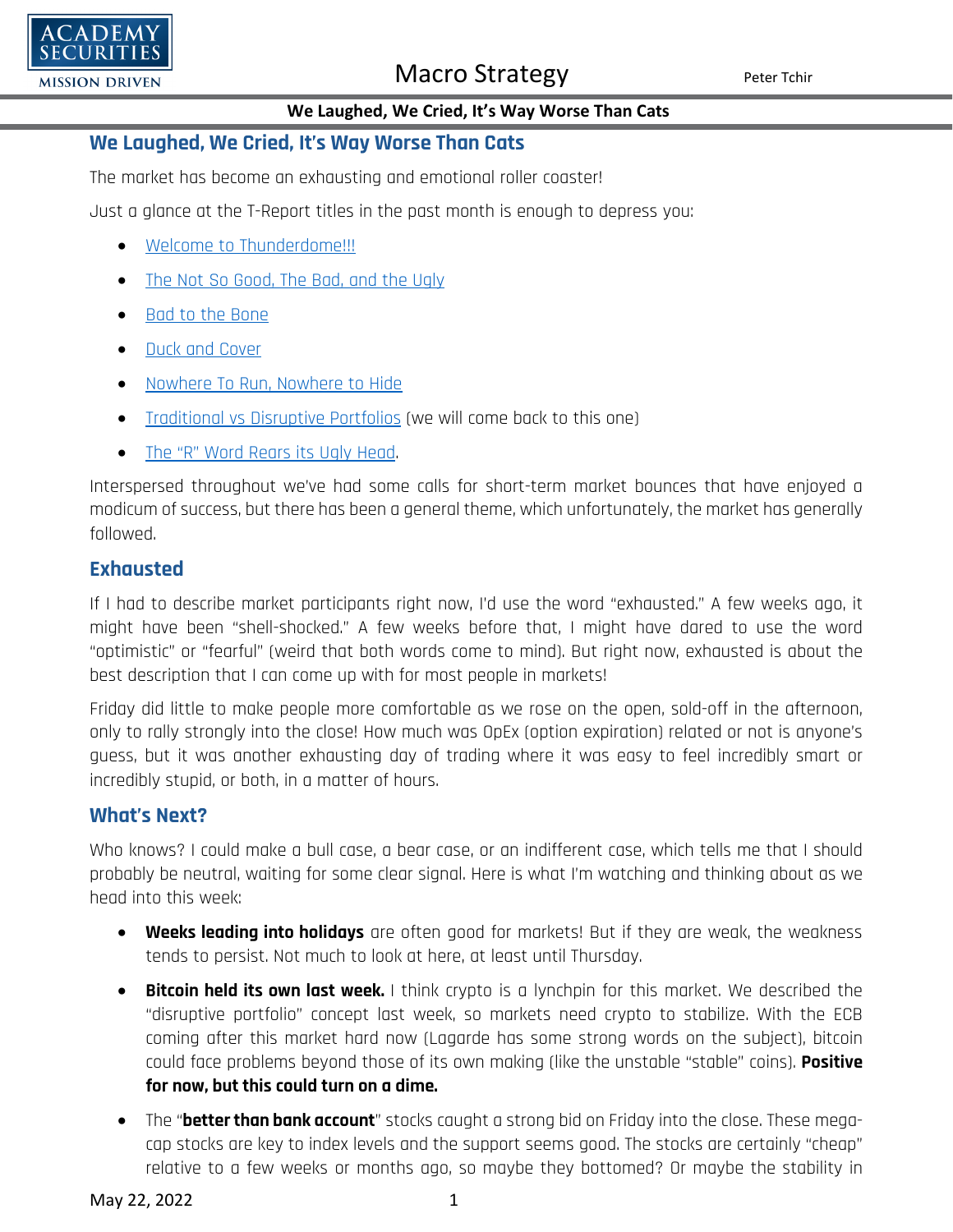

### **We Laughed, We Cried, It's Way Worse Than Cats**

crypto and OpEx was enough to provide a surge into the close that won't be followed through?

- **The stock vs bond relationship has "normalized."** Bonds tended to zig this week when stocks zagged, and vice versa. The 60/40 funds acted like they were supposed to, and risk-parity trades made sense again. I do think that shifting correlations are crucial in a market driven by around the clock/across the globe algo trading, so **this normalization of some major cross-asset correlations is potentially very positive.**
- **Recessions tend to take a long time to develop**. The jump to recession chatter seems premature. Yes, I'm in the "hard landing" camp. Yes, I think Europe will be in a recession soon, if not already, largely due to the ongoing and increasing number of issues related to the war in Ukraine. But the earnings that triggered so much of the recession talk seem to say more about the cost base rather than the consumer (unless you were building in to your model infinite spending capacity for the average consumer).
- **The 2 jobs for every person looking soundbite seems overdone**. I cannot remember how many times I heard that from bulls last week. Whether they were bullish on the market or on the economy, they kept trotting out this one line. It almost felt "manufactured" or like some "power" had pushed a bunch of people on this particular soundbite. **I am convinced that we have seen peak job availability (at least for the rest of this year).**
- **Munis caught a bid!!!!** Admittedly, a small bid, almost microscopic, relative to the 10% or more decline from the start of the year, but a bid nonetheless. Inflows actually started a month ago, which wasn't enough to stop the onslaught, but should help if this rebound is real. This is important as this could really mark a change in retail behavior (though if I'm correct in last week's report, we should see money shift from equities to bonds as the ability to get returns in fixed income that were unheard of a year ago, should encourage that shift to some degree).



- **Commercial Real Estate**.
	- o **The Fed watches this closely**. Real estate feeds into the banking system faster than any other asset. Whether you are a local, regional, or global player, real estate (especially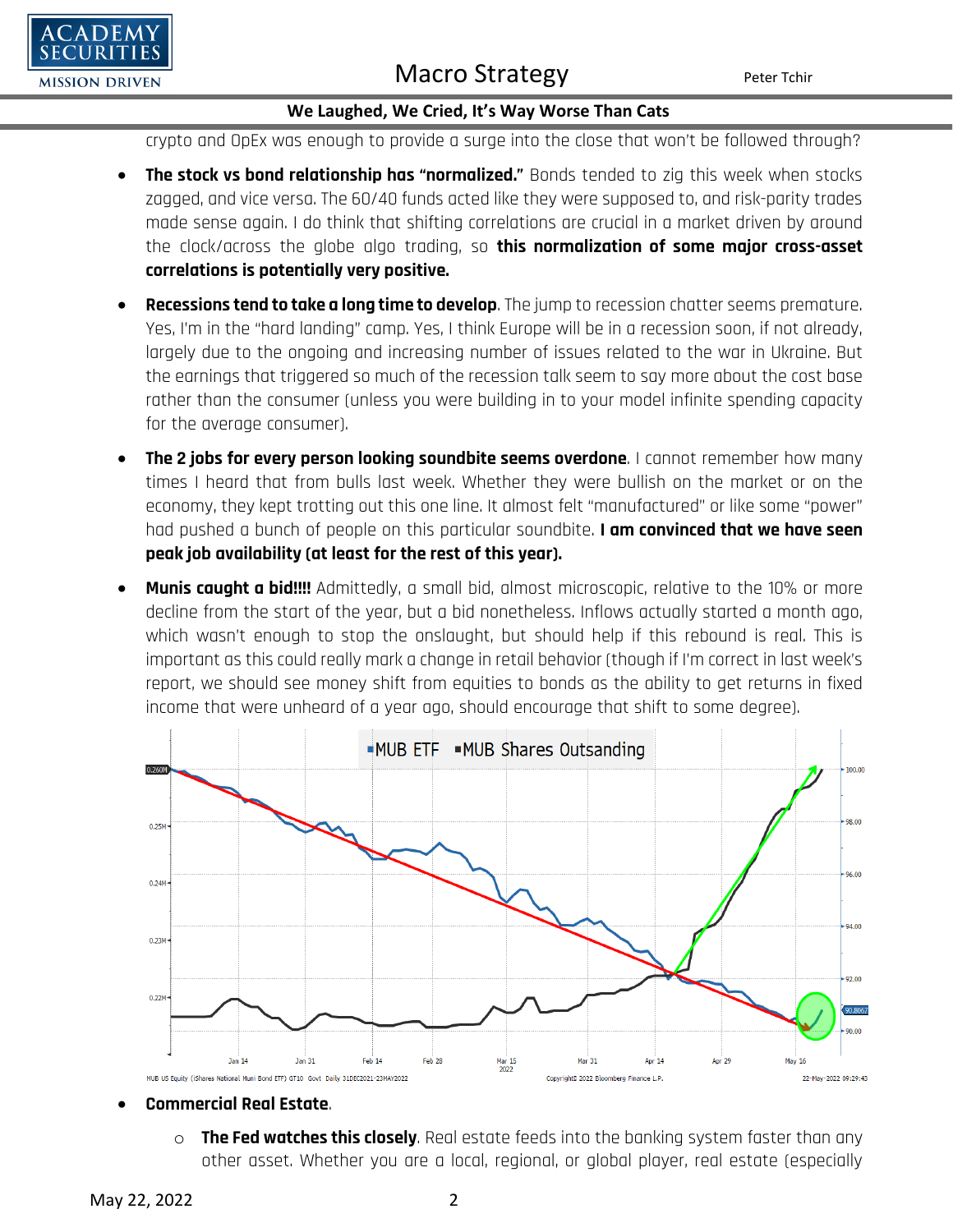

### **We Laughed, We Cried, It's Way Worse Than Cats**

commercial real estate) impacts your portfolio a lot! In any given area, there are only so many small businesses to lend to, so you get forced into real estate. The residential market is one thing, but it is the volatility in commercial that can impact banks quickly, which is why the Fed should be (and I suspect is) looking at this market closely.

- o **Location, location, location**. We can all see the trends of where people are moving to and potentially working from (commercial real estate should do well where people are moving). But we can also see the cities (with some of the biggest commercial real estate exposure) that don't yet appear to be "normalizing." This is likely to be more of a regional issue than a national issue because of the importance of location.
- o **The persistence of WFH**. It has been far more difficult than many senior managers thought to get people back to the office on a fulltime basis. Whether it is outright revolt (or the fear of revolt), workers hold the upper hand. Many companies are running short staffed already and are having difficulty filling open positions. They "know" that other employers are willing to allow more work flexibility to get or retain people so they are "handcuffed" in their ability to get people back in the office like they used to be (especially for jobs that don't require physical proximity). That has been occurring without a new wave of COVID (which is starting to seem like a real possibility) or the emergence of new reasons not to commute (from subway safety to monkeypox virus (no comment)). I am not sure how much longer this WFH trend can continue without impairing office valuations and higher interest rates are not helping. **Keep an eye on this sector for weakness, but be comforted that it is at the top of the list of what the Fed watches (they want nothing to impair the banks).**
- o **Commercial Real Estate as an inflation hedge?** I've heard this a lot but cannot get there, partly because of the point above, partly because of what we are seeing in the earnings of retailers (who presumably have commercial real estate costs), and partly because the Fed hikes cannot be helping.
- **Bear Market Rallies are Vicious!** The March rally, which was more than 15% for the Nasdaq 100 was both vicious (and with hindsight) a bear market rally. The viciousness of these rallies may explain the relentless buying of some of the most aggressive ETFs. Who wouldn't want to make 20% in a couple of weeks? **But it may also be why we still don't seem to have experienced "capitulation."**

A lot to think about, but very few conclusions!

### **Bottom Line**

**Rates** should trade in narrower ranges. Rates should move in the opposite direction of stocks as markets "normalize." The general trend is towards lower yields due to concern about the health of the economy and the Fed's ability to maintain their pace of hikes.

**Credit** should do well, but I'd be selling leveraged loans. They have outperformed too much and given the issuance in the past couple of years (where "tough" deals went to loans to get done) the "protection" relative to bonds is likely overstated. Add to that the potential total return if interest rates are low and I have to advocate heavily for BBB and BB bonds. I like owning them on a spread and an outright level (HY also showed some glimmers of hope). I like CLOs at the senior tranches and I'd buy the cheapest

May 22, 2022 3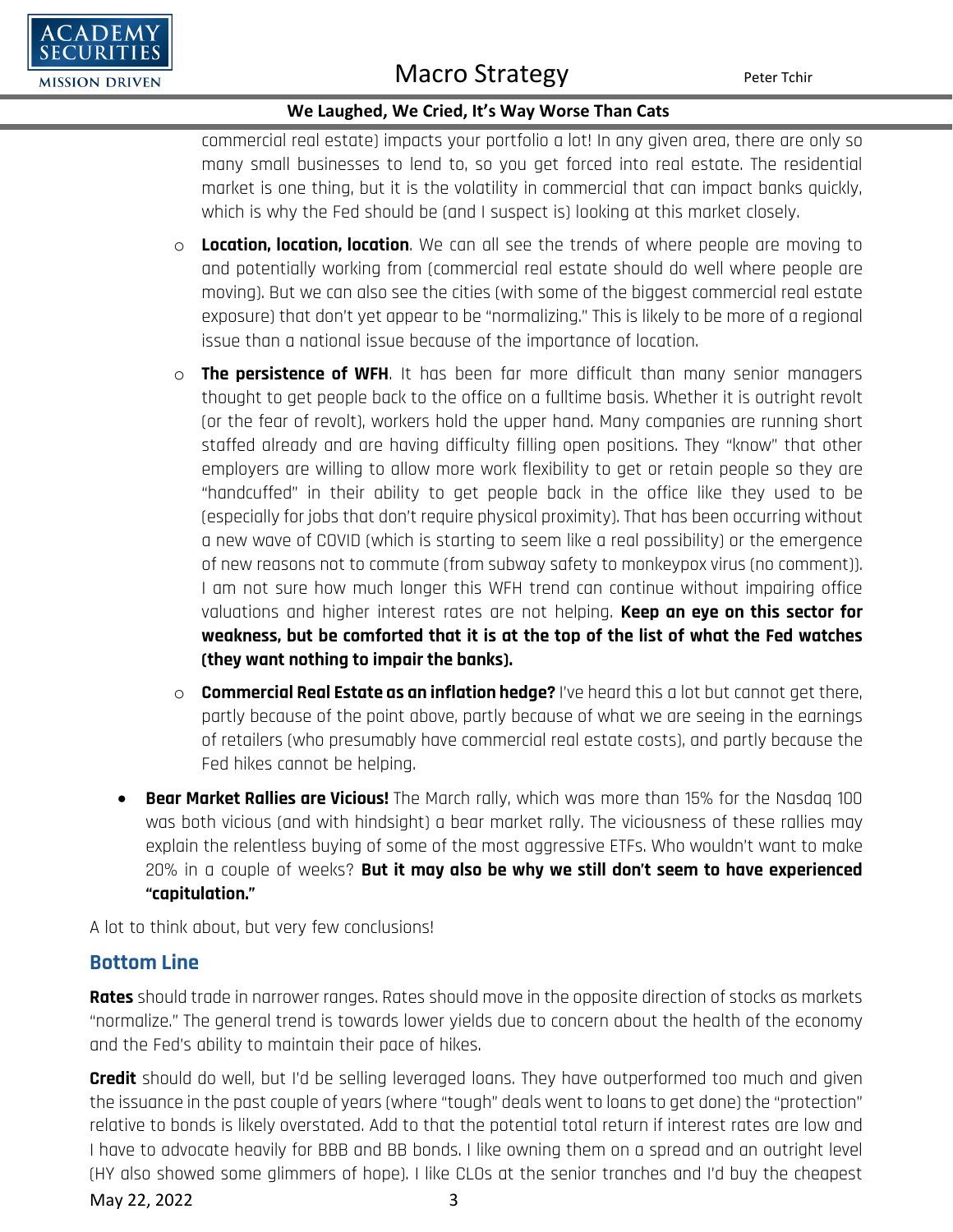

#### **We Laughed, We Cried, It's Way Worse Than Cats**

senior tranches because I continue to believe that it is easier to pick a perfect NCAA bracket than it is to create losses in a AAA CLO tranche (the same is probably true down to BBB, but I only want to seem a little crazy, not fully having gone off the deep end). CCC bonds are trickier - they will bounce massively on any rally, but with a recession being discussed, they aren't for the faint of heart.

**Equities**. A bounce would be nice and should maybe even be expected. Having said that, capitulation has not occurred and what looks "cheap" versus 6 months ago might only look "ok" versus a couple of years ago (and crypto concerns me). **I guess I'm still cautious but close to neutral and am happy to change my mind here as indications of sentiment, positioning, and data come in.**

**It is too early for the Fed to change their messaging**. They might start hinting at it as financial conditions have tightened and the negative wealth effect is real, but the shift will be subtle for now. I think in order of things they watch, equity prices are in the distance, while commercial real estate and short-term credit markets are front and center (short-term credit is performing very well and there is large demand to lend, so all good there, and CRE isn't a problem at the moment).

What I could really use is some rest! A day or two (or even five) of calm markets would be nice (beyond that, I'd get nervous again). Markets where you don't shake your head every time you spend 15 minutes away from the desk and can't believe where prices are now. That would be nice, and we'd all enjoy it (and quite frankly, need it)!

On the other hand, this is yet another T-Report being written from the road (Amtrak today as opposed to on a plane or in a hotel room) and it has been incredibly fun and informative connecting with you all in person again! Thanks for the ongoing support, thoughts, and help! And yes, even the criticisms  $\circled{c}$ .